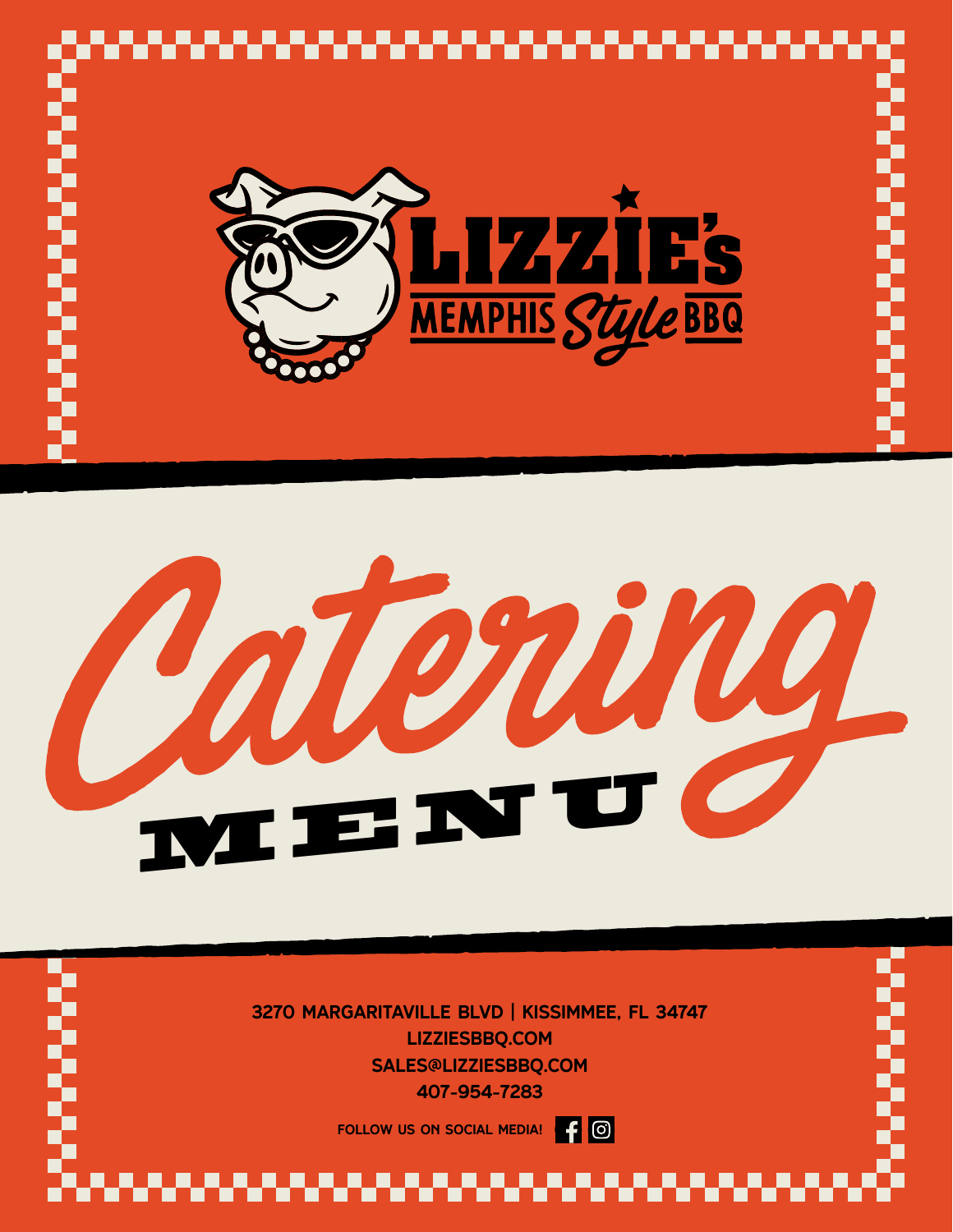Party trays are perfect if you are looking for a no hassle way to feed large groups for the best value.

**PARTY** Trays

We will work with you to estimate the appropriate amount of BBQ to meet your group's needs. All orders include disposable plates, utensils, and Lizzie's Signature BBQ Sauce.

PICK-UP: Call a minimum of 48 hours. Sales tax applied to all orders. 15% gratuity applied to all orders.

#### **HALF PAN SERVES 8-10 GUESTS**

#### **THE FULL PAN SERVES UP TO 20 GUESTS**

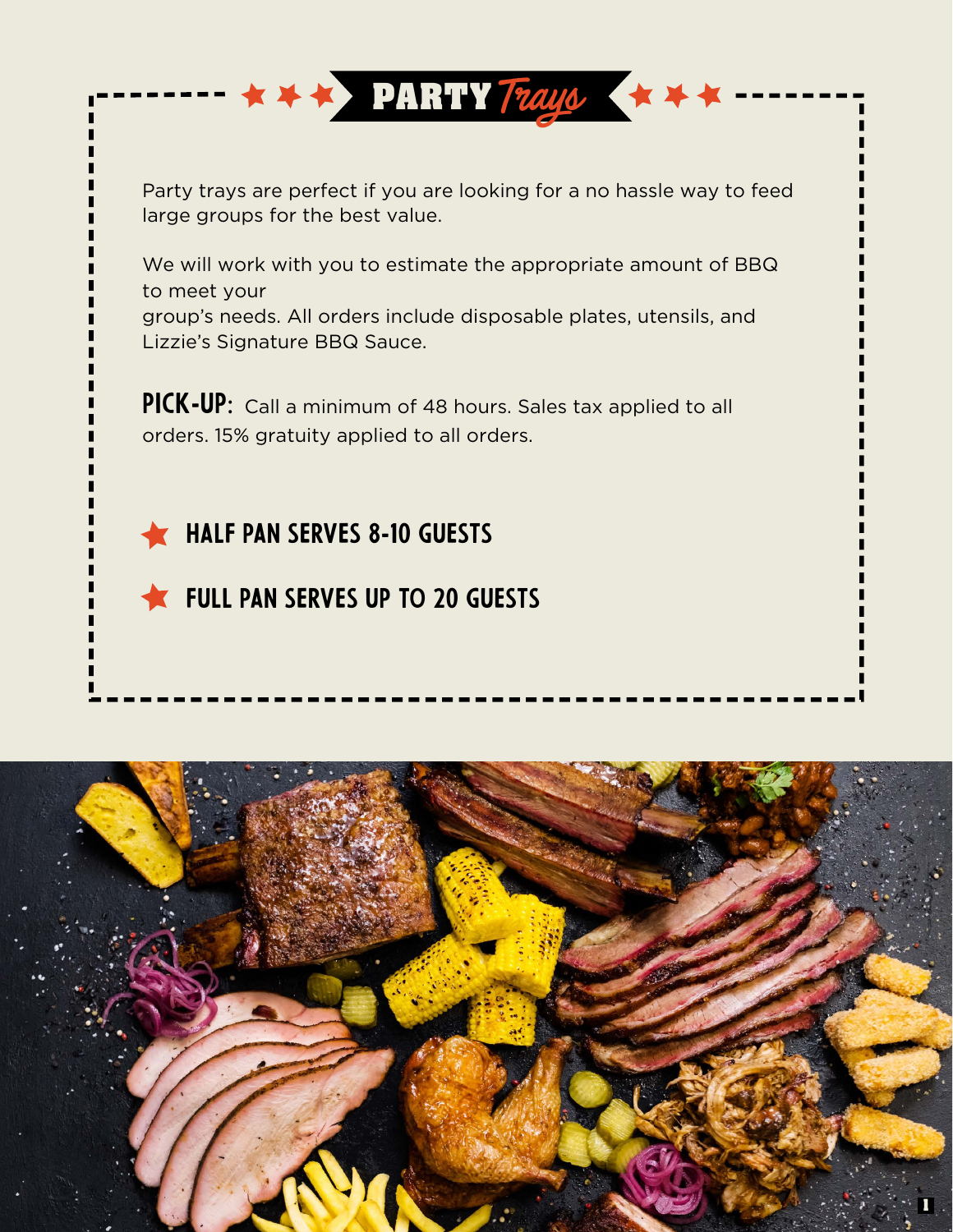## **APPETIZERS**

Smoked Bacon Wrapped Jalapenos Dozen **40/ \$** herb cream cheese, bacon, strawberry jam

**PIGS IN A BLANKET** 15 for **\$30 ·** 30 for **60** served with mustard

Smoked Wings **40/**Dozen **\$** choice of BBQ sauce, buffalo, hot sauce, ranch or blue cheese

Smoked Brisket Sliders **50/**Dozen **\$** horseradish, pepper jack cheese, fried onions, BBQ sauce

BBQ Pork Sliders **40/**Dozen **\$** BBQ sauce, fried onions, pickles

CHEESEBURGER SLIDERS **40/**Dozen **\$** lettuce, tomato, onions, and pickels



WRAPPED JALAPENOS **- - - - - -**



YOUR RISK OF FOODBORNE ILLNESS, ESPECIALLY IF YOU HAVE CERTAIN MEDICAL CONDITIONS.



HALF PAN SERVES 8-10 GUESTS  $\star$  full pan serves up to 20 guests

sales@lizziesBBQ.com | 407-954-7283